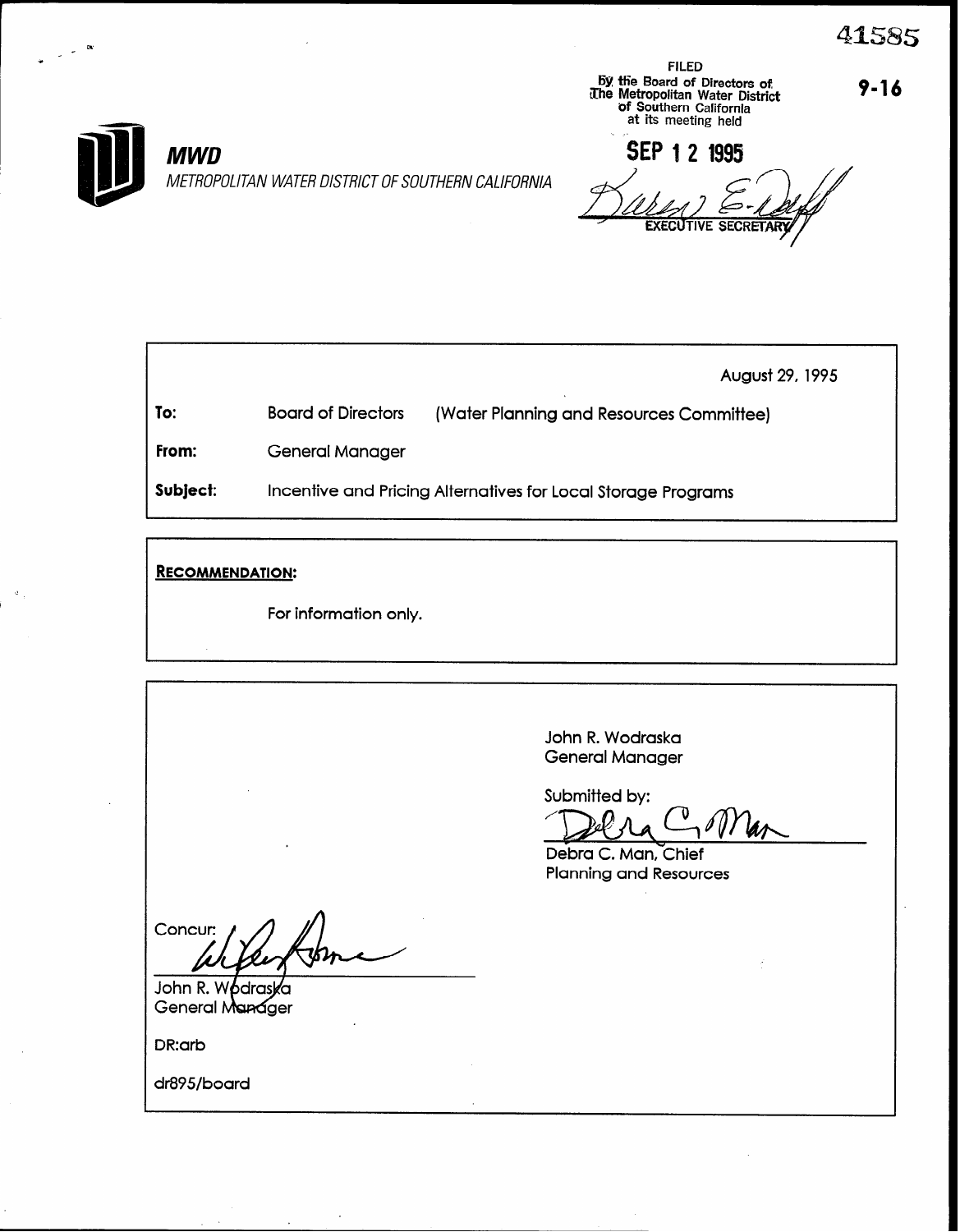,

#### EXECUTIVE SUMMARY:

The purpose of this Board letter is to: (1) describe some of the storage alternatives being evaluated by staff and the IRP Workgroup: (2) summarize the benefits evaluation approaches; and (3) highlight the policy issues to be considered by your Board as the implementation of the IRP Preferred Resource Mix moves forward.

In June 1995, your Board approved the approach of the IRP Preferred Resource Mix to achieve Metropolitan's supply reliability goal. The Preferred Resource Mix diversifies Metropolitan's investments in imported and local resources as well as critical distribution system facilities. A major component of that resource mix is the effective use of local groundwater basins and reservoirs to store imported water.

Metropolitan has supported local conjunctive use storage operations through the Seasonal Storage Program since 1989-90. In addition, Metropolitan has encouraged the effective use of groundwater basins through the sale of replenishment water since 1950 and developed the temporary in-lieu program in 1978 to develop drought related storage. Finally, such programs as the Cooperative Storage Program and Cyclic Storage Programs are designed to increase yield, provide drought storage, and offer operating flexibility to Metropolitan and its member agencies.

As Metropolitan moves forward with the development of a comprehensive storage program, the following policy issues will need to be reviewed and analyzed:

Defining Different Types of Storage. The Joint Program Advisory Committee (JPAC) and IRP Workgroup have identified three types of storage operations - seasonal shift, put and take, and long-term carryover. Should Metropolitan's storage programs recognize these different functions through different pricing/compensation approaches8

Determining Appropriate Incentive Levels. What is the appropriate level of financial assistance8

**Ensuring Equity and Effective Use of the Resource.** How will storage benefits be realized? That is, should contractual obligations, economic incentives, or the drought allocation be utilized to ensure that water sold for storage is used in the most effective manner?

Staff is currently evaluating several storage program proposals, including the winter/summer pricing proposal forwarded by the Joint Program Advisory Committee (JPAC). These storage program alternatives will be discussed extensively with the IRP Workgroup and your Board before a final recommendation is made.

# DETAILED REPORT:

During the Integrated Resources Planning (IRP) process, a Preferred Resource Mix was developed, balancing local supply and imported supply investments in order to achieve Metropolitan's water supply reliability goal. Conjunctive use storage, using local groundwater basins and surface reservoirs within Metropolitan's service area, was evaluated and found to be a cost-effective strategy in helping to achieve the necessary emergency, seasonal, and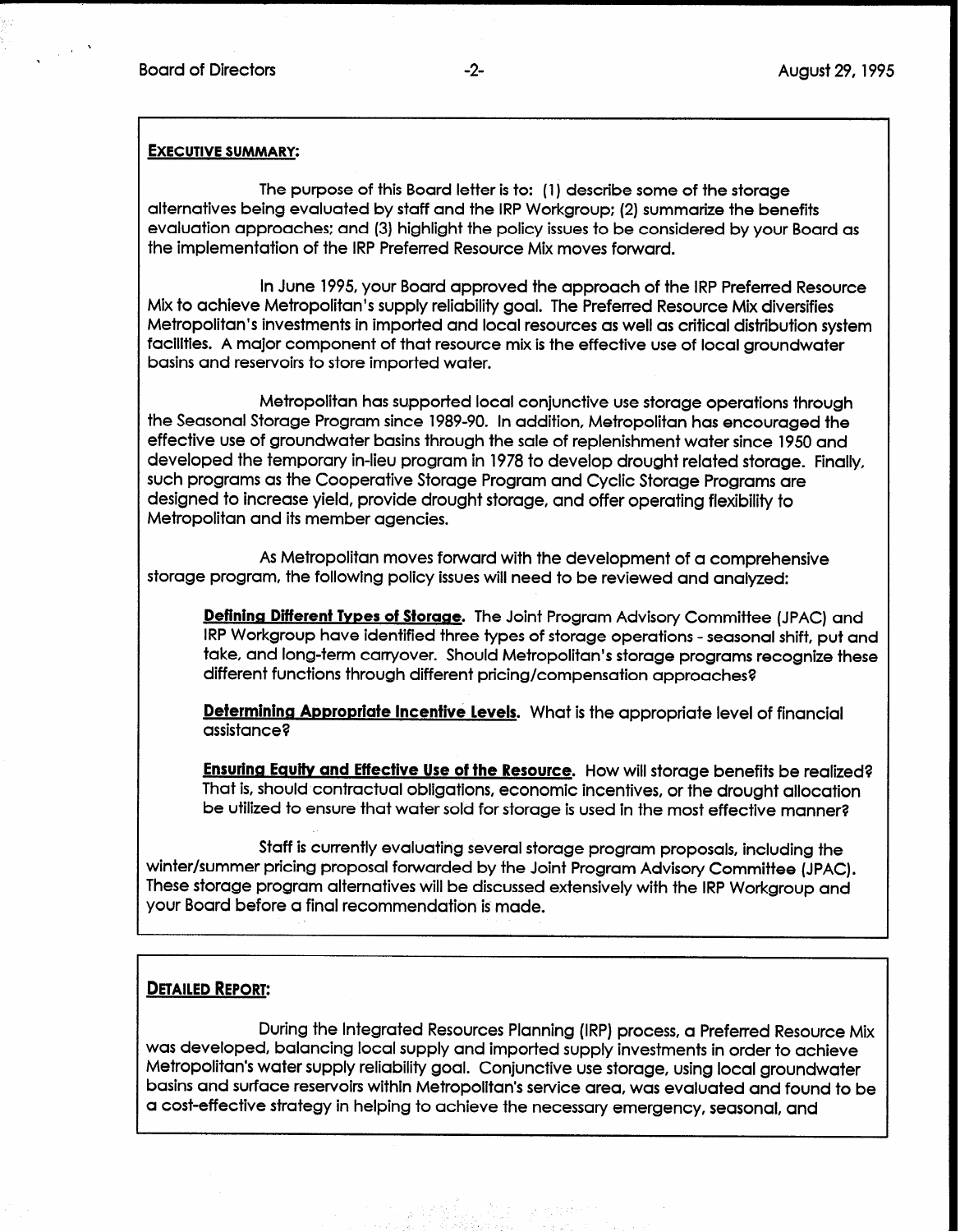,

carryover storage requirements for the region. The IRP identified the need for about 300,000 acre-feet of additional local production during dry years, with most of that production being needed during the summer season.

The Preferred Resource Mix includes the use of groundwater basins and local reservoirs to store available imported water during surplus conditions for latter use during periods of need. However, it is important to note that different storage operations provide different benefits for Metropolitan. During the IRP, three different types of storage operations have been identified:

Shift Operations: Metropolitan water delivered during the winter which is used by local agencies during the summer, not changing the total annual demand for Metropolitan water. This type of operation reduces the summer season peaks on Metropolitan's distribution system which allows Metropolitan to defer and downsize facilities such as treatment plants. In addition, by increasing Metropolitan's ability to deliver water during periods of excess availability, the yield of the import system may be increased.

Put and Take Operations: Interruptible water that is taken most years when available from Metropolitan, and used to increase the operating yield of a groundwater basin or reservoir system above the safe yield operation. These operations have characteristics that reflect both shift and long-term storage (drought) benefits.

Long-term Carrvover Operations: Water that is stored in Metropolitan's name which can be called by Metropolitan for drought or operational purposes. An example of such water is the recently approved agreement with the Calleguas Municipal Water District.

The JPAC and the IRP Workgroup have reached consensus on these three different types of storage operations. Major program considerations that need to be addressed when developing a comprehensive storage program that incorporates all three storage operations include:

- 1. Determining the appropriate storage needs for shift and long-term operations.
- 2. Developing appropriate prices and incentives.
- 3. Designing adequate measurement and call provisions.
- 4. Ensuring equity for participants and non-participants.
- 5. Determining the appropriate drought management signals and allocations to ensure effective use of storage during periods of shortage.

### Determining the Value of Storage

As part of the implementation phase of the IRP, the value of water management programs (such as reclamation and groundwater storage programs) in total dollars and dollars per acre-foot (AF) was estimated. These dollar benefits were determined based on deferring and downsizing Metropolitan's capital improvement program, reducing O&M costs needed to treat and distribute water, and lowering resource development costs. In realizing these cost savings, it is important to understand how different storage operations affect Metropolitan's capital facilities. Seasonal shift operations increase Metropolitan's deliveries during the winter season and reduce deliveries during the summer season. Therefore, those capital facilities that are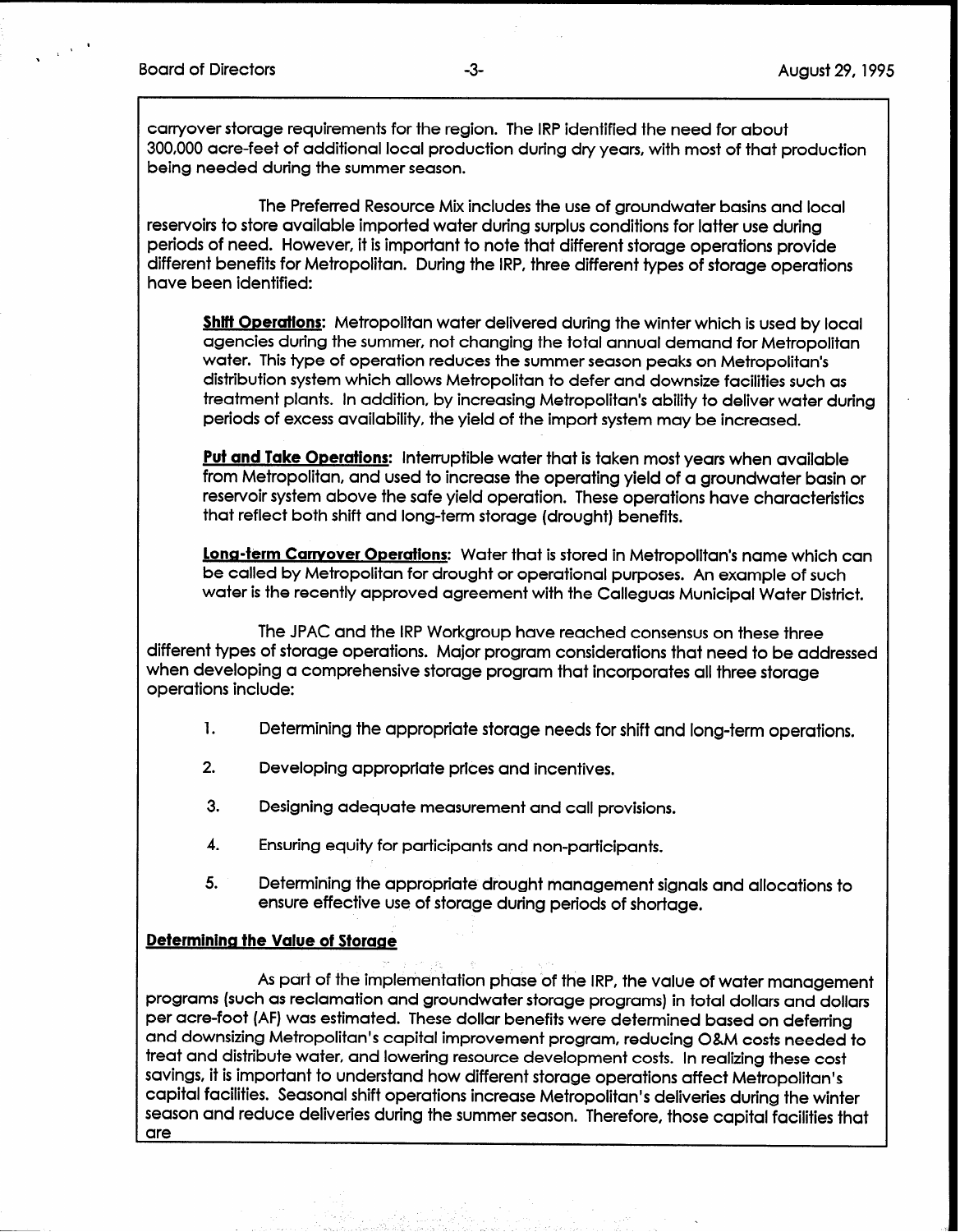$\cdot$  9.99  $^{\circ}$ 

designed to meet peak deliveries (such as treatment plants) could be deferred and/or downsized if summer season deliveries were reduced. Long-term carryover storage provides both a resource and capital facilities benefit. Instead of shifting water from summer to winter, additional local production is made available throughout the entire year during a drought. This additional local production allows Metropolitan to defer and/or eliminate the need for facilities that are designed to increase water supply during a drought (such as surface reservoirs and ocean desalination). The dollar benefits associated with these two different storage operations were estimated to be \$7O/AF for shift and \$3OO/AF for long-term carryover. In addition, a third type of storage operation called put and take replenishment has characteristics of both shift and long-term. Those agencies that do put and take replenishment enhance their ability to do more shift. Replenishment deliveries also provides a drought benefit because even when replenishment deliveries are cut, groundwater agencies can maintain local production above natural safe-yield for several years.

Through Metropolitan's Seasonal Storage Service (SSS) and other storage programs, local agencies have been storing available imported water in the groundwater basins and surface reservoirs in order to seasonally shift imported water from the summer season (when Metropolitan's distribution system is at or near maximum capacity) to the winter season (when capacity in the system is available). In addition, local agencies have been storing imported water for long-term purposes such as droughts, when annual imported water supplies may be limited. However, the current incentive for the SSS program does not differentiate between shift and long-term storage operations. In addition, many of the member agencies and sub-agencies have indicated that the current SSS program is complicated and that the certification process needs improvements. For these reasons, Metropolitan, the member agencies, and groundwater management agencies formed the Joint Program Advisory Committee (JPAC). The purpose of JPAC was to address the administrative issues surrounding the SSS program for the next fiscal year and to make recommendations for a long-term solution to the IRP Workgroup, which is responsible for the evaluation and final recommendation of water management programs that are consistent with the IRP goals.

### Storage Program Alternatives

Metropolitan staff, working with the JPAC and IRP Workgroup, is evaluating three basic approaches to achieve the storage goals identified in the IRP Preferred Resource Mix. These approaches include: (1) cost-based pricing: (2) combination of pricing and seasonal storage certification; (3) contractual storage arrangements: and (4) modification of current Seasonal Storage Service. Some combination of these alternatives may also be appropriate,

Cost-Based Winter/Summer Pricing Alternative. Metropolitan would develop winter/summer rates reflecting the difference in Metropolitan's costs of delivering water during the winter and summer. Under this proposal, storage delivery certifications would not be required. All water would be sold at the appropriate price, whether stored or consumed. The advantage of such a proposal is that the rules are very simple, prices are cost-based, and all member agencies can participate.

Winter/Summer Pricing and Storage Cettitication Alternative. The JPAC identified the need to simplify Metropolitan's current Seasonal Storage Service program. As such, they suggested that Metropolitan evaluate the use of winter/summer pricing as a means to encourage shift operations and discounts for put and take operations. Under this suggestion, shift operations would be encouraged by the difference in the price of basic water delivered during the winter and the summer, where winter deliveries were priced